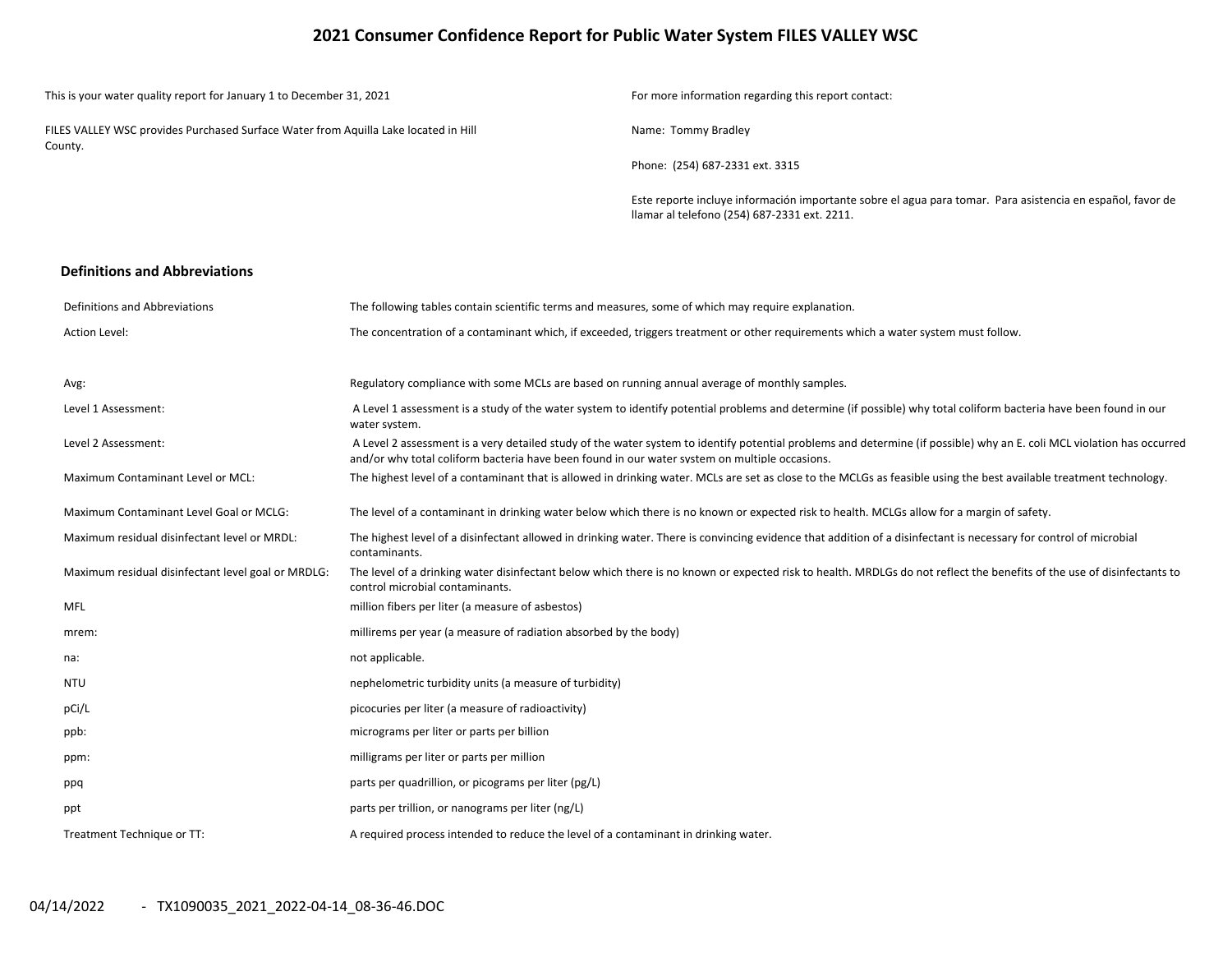## **Information about your Drinking Water**

The sources of drinking water (both tap water and bottled water) include rivers, lakes, streams, ponds, reservoirs, springs, and wells. As water travels over the surface of the land or through the ground, it dissolves naturally‐occurring minerals and, in some cases, radioactive material, and can pick up substances resulting from the presence of animals or from human activity.

Drinking water, including bottled water, may reasonably be expected to contain at least small amounts of some contaminants. The presence of contaminants does not necessarily indicate that water poses <sup>a</sup> health risk. More information about contaminants and potential health effects can be obtained by calling the EPAs Safe Drinking Water Hotline at (800) 426‐4791.

Contaminants that may be present in source water include:

‐ Microbial contaminants, such as viruses and bacteria, which may come from sewage treatment plants, septic systems, agricultural livestock operations, and wildlife.

‐ Inorganic contaminants, such as salts and metals, which can be naturally‐occurring or result from urban storm water runoff, industrial or domestic wastewater discharges, oil and gas production, mining, or farming.

‐ Pesticides and herbicides, which may come from <sup>a</sup> variety of sources such as agriculture, urban storm water runoff, and residential uses.

‐ Organic chemical contaminants, including synthetic and volatile organic chemicals, which are by‐products of industrial processes and petroleum production, and can also come from gas stations, urban storm water runoff, and septic systems.

‐ Radioactive contaminants, which can be naturally‐occurring or be the result of oil and gas production and mining activities.

In order to ensure that tap water is safe to drink, EPA prescribes regulations which limit the amount of certain contaminants in water provided by public water systems. FDA regulations establish limits for contaminants in bottled water which must provide the same protection for public health.

Contaminants may be found in drinking water that may cause taste, color, or odor problems. These types of problems are not necessarily causes for health concerns. For more information on taste, odor, or color of drinking water, please contact the system's business office.

You may be more vulnerable than the general population to certain microbial contaminants, such as Cryptosporidium, in drinking water. Infants, some elderly, or immunocompromised persons such as those undergoing chemotherapy for cancer; persons who have undergone organ transplants; those who are undergoing treatment with steroids; and people with HIV/AIDS or other immune system disorders, can be particularly at risk from infections. You should seek advice about drinking water from your physician or health care providers. Additional guidelines on appropriate means to lessen the risk of infection by Cryptosporidium are available from the Safe Drinking Water Hotline (800‐426‐4791).

If present, elevated levels of lead can cause serious health problems, especially for pregnant women and young children. Lead in drinking water is primarily from materials and components associated with service lines and home plumbing. We are responsible for providing high quality drinking water, but we cannot control the variety of materials used in plumbing components. When your water has been sitting for several hours, you can minimize the potential for lead exposure by flushing your tap for 30 seconds to 2 minutes before using water for drinking or cooking. If you are concerned about lead in your water, you may wish to have your water tested. Information on lead in drinking water, testing methods, and steps you can take to minimize exposure is available from the Safe Drinking Water Hotline or at http://www.epa.gov/safewater/lead.

### **Public Participation Opportunities**

Date: August  $2, 2022$  Time: 6:30 p.m. Location: HILCO Electric Cooperative, 115 E. Main Street, Itasca, TX 76055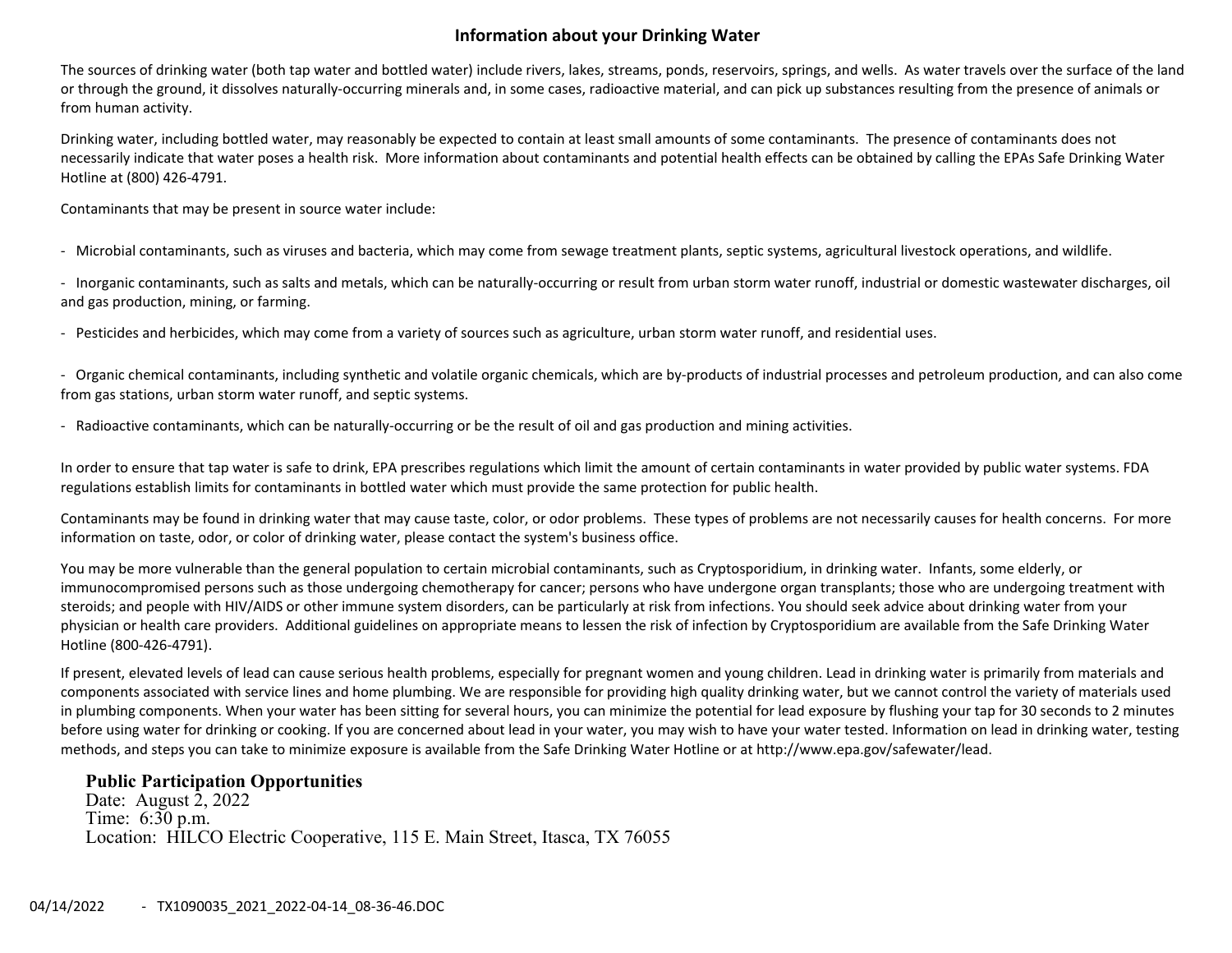#### **Information about Source Water**

FILES VALLEY WSC purchases water from AQUILLA WSD. AQUILLA WSD provides purchase surface water from Aquilla Lake located in Hill County, Texas.

#### **Turbidity**

Turbidity is a measurement of the cloudiness of the water caused by suspended particles. We monitor it because it is a good indicator of water quality and the effectiveness of our filtration system and disinfectants. Turbidity has no health effects. However, turbidity can interfere with disinfection and provide a medium for microbial growth. Turbidity may indicate the presence of disease-causing organisms. These organisms include bacteria, viruses, and parasites that can cause symptoms such as nausea, cramps, diarrhea and associated headaches.

| <b>Year 2021</b>               | <b>Level Detected</b> | <b>Limit (Treatment</b><br>Technique) | Violation | <b>Likely Source of Contamination</b> |
|--------------------------------|-----------------------|---------------------------------------|-----------|---------------------------------------|
| Highest single measurement     | $0.19$ NTU            | 1 NTU                                 | W         | Soil runoff.                          |
| Lowest monthly % meeting limit | 100%                  | 0.3 NTU                               | W         | Soil runoff.                          |

| <b>Inorganic Contaminants</b>  | <b>Collection Date</b> | <b>Highest Level</b><br><b>Detected</b> | Range of Individual<br><b>Samples</b> | <b>MCLG</b> | <b>MCL</b> | <b>Units</b> | <b>Violation</b> | <b>Likely Source of Contamination</b>                                                                                            |
|--------------------------------|------------------------|-----------------------------------------|---------------------------------------|-------------|------------|--------------|------------------|----------------------------------------------------------------------------------------------------------------------------------|
| Barium                         | 2021                   | 0.044                                   | $0.044 - 0.044$                       |             |            | ppm          | N                | Discharge of drilling wastes; Discharge from metal<br>refineries; Erosion of natural deposits.                                   |
| <b>Fluoride</b>                | 2021                   | 0.3                                     | $0.303 - 0.303$                       |             | 4.0        | ppm          | N                | Erosion of natural deposits; Water additive which<br>promotes strong teeth; Discharge from fertilizer and<br>aluminum factories. |
| Nitrate [measured as Nitrogen] | 2021                   | 0.179                                   | $0.179 - 0.179$                       | 10          | 10         | ppm          | N                | Runoff from fertilizer use; Leaching from septic tanks,<br>sewage; Erosion of natural deposits.                                  |

| Synthetic organic contaminants<br>including pesticides and<br>herbicides | <b>Collection Date</b> | <b>Highest Level</b><br>Detected | Range of Individual<br><b>Samples</b> | <b>MCLG</b> | <b>MCL</b> | <b>Units</b> | <b>Violation</b> | <b>Likely Source of Contamination</b>    |
|--------------------------------------------------------------------------|------------------------|----------------------------------|---------------------------------------|-------------|------------|--------------|------------------|------------------------------------------|
| Atrazine                                                                 | 2021                   |                                  | $0.2 - 0.7$                           |             |            | ppb          |                  | Runoff from herbicide used on row crops. |

No Source Water Assessment for your drinking water source(s) has been conducted by the TCEQ for your water system. The report describes the susceptibility and the types of constituents that may come into contact with your drinking water source based on human activities and natural conditions. The information in this assessment allows us to focus our source water protection strategies.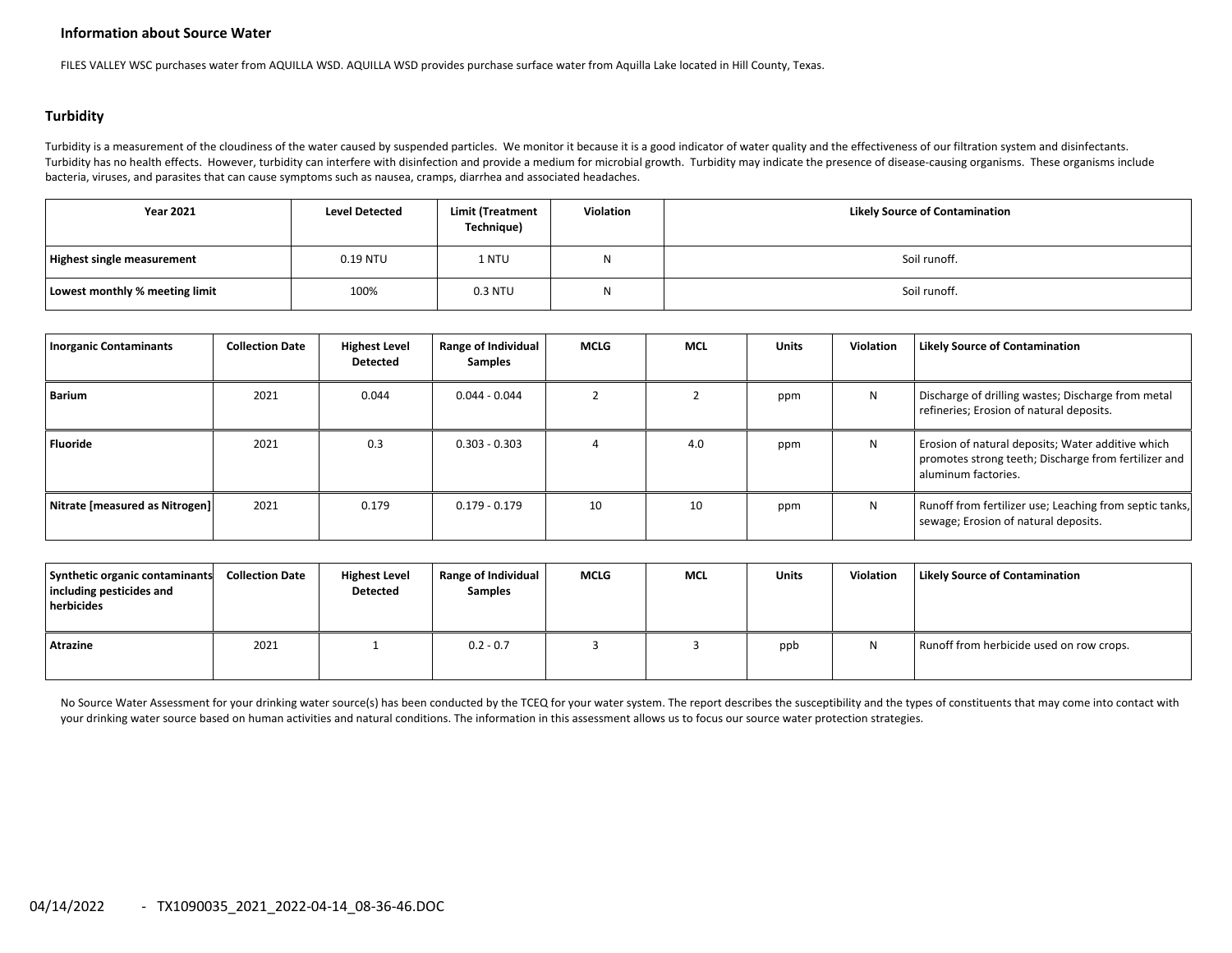| <b>Water System Detail Information</b> |                       |                                 |                  |              |                              |                         |  |  |  |  |  |
|----------------------------------------|-----------------------|---------------------------------|------------------|--------------|------------------------------|-------------------------|--|--|--|--|--|
| Water System No.:                      | TX1090035             |                                 |                  |              | Federal Type:                | $\mathbf C$             |  |  |  |  |  |
| Water System Name:                     |                       | FILES VALLEY WSC                |                  |              | <b>Federal Source:</b>       | <b>SWP</b>              |  |  |  |  |  |
| Principal County Served:               | <b>HILL</b>           | <b>System Status:</b>           |                  |              |                              |                         |  |  |  |  |  |
| Principal City Served:                 | <b>Activity Date:</b> |                                 |                  |              |                              |                         |  |  |  |  |  |
| <b>PBCU Sample Summary Results</b>     |                       |                                 |                  |              |                              |                         |  |  |  |  |  |
| <b>MP Begin Date</b>                   | <b>Type</b>           | # Samples                       | <b>Measure</b>   | <b>Units</b> | <b>Analyte Code/Name</b>     | <b>Last Sample Date</b> |  |  |  |  |  |
| $01 - 01 - 2018$<br>12-31-2020         | AL                    | 0 Exceeding Action Level        |                  |              | <b>CU90 - COPPER SUMMARY</b> |                         |  |  |  |  |  |
| 01-01-2018<br>12-31-2020               | 90%                   | 10                              | 0.23             | MG/L         | <b>CU90 - COPPER SUMMARY</b> | 08-25-2020              |  |  |  |  |  |
| 01-01-2018<br>12-31-2020               | AL                    | 0 Exceeding Action Level        |                  |              | PB90 - LEAD SUMMARY          |                         |  |  |  |  |  |
| 01-01-2018<br>12-31-2020               | 90%                   | 10                              | 0.0012           | MG/L         | PB90 - LEAD SUMMARY          | 08-25-2020              |  |  |  |  |  |
| $01 - 01 - 2015$<br>12-31-2017         | AL                    | 0 Exceeding Action Level        |                  |              | <b>CU90 - COPPER SUMMARY</b> |                         |  |  |  |  |  |
| $01 - 01 - 2015$<br>12-31-2017         | 90%                   | 10                              | 0.076            | MG/L         | <b>CU90 - COPPER SUMMARY</b> | 08-17-2017              |  |  |  |  |  |
| 01-01-2015<br>12-31-2017               | AL                    | 0 Exceeding Action Level        |                  |              | PB90 - LEAD SUMMARY          |                         |  |  |  |  |  |
| $01 - 01 - 2015$<br>12-31-2017         | 90%                   | 10                              | $\mathbf{0}$     | MG/L         | PB90 - LEAD SUMMARY          | 08-17-2017              |  |  |  |  |  |
| 01-01-2012<br>12-31-2014               | 90%                   | 10                              | 0.038            | MG/L         | <b>CU90 - COPPER SUMMARY</b> | 09-11-2014              |  |  |  |  |  |
| $01 - 01 - 2012$<br>12-31-2014         | AL                    | 0 Exceeding Action Level        |                  |              | <b>CU90 - COPPER SUMMARY</b> |                         |  |  |  |  |  |
| 01-01-2012<br>12-31-2014               | AL                    | 0 Exceeding Action Level        |                  |              | PB90 - LEAD SUMMARY          |                         |  |  |  |  |  |
| 01-01-2012<br>12-31-2014               | 90%                   | 10                              | $\boldsymbol{0}$ | MG/L         | PB90 - LEAD SUMMARY          | 09-11-2014              |  |  |  |  |  |
| $01 - 01 - 2003$<br>12-31-2011         | AL                    | <b>0</b> Exceeding Action Level |                  |              | <b>CU90 - COPPER SUMMARY</b> |                         |  |  |  |  |  |
| 01-01-2003<br>12-31-2011               | 90%                   | 10                              | 0.0862           | MG/L         | <b>CU90 - COPPER SUMMARY</b> | 09-27-2011              |  |  |  |  |  |

04/14/2022 ‐ TX1090035\_2021\_2022‐04‐14\_08‐36‐46.DOC